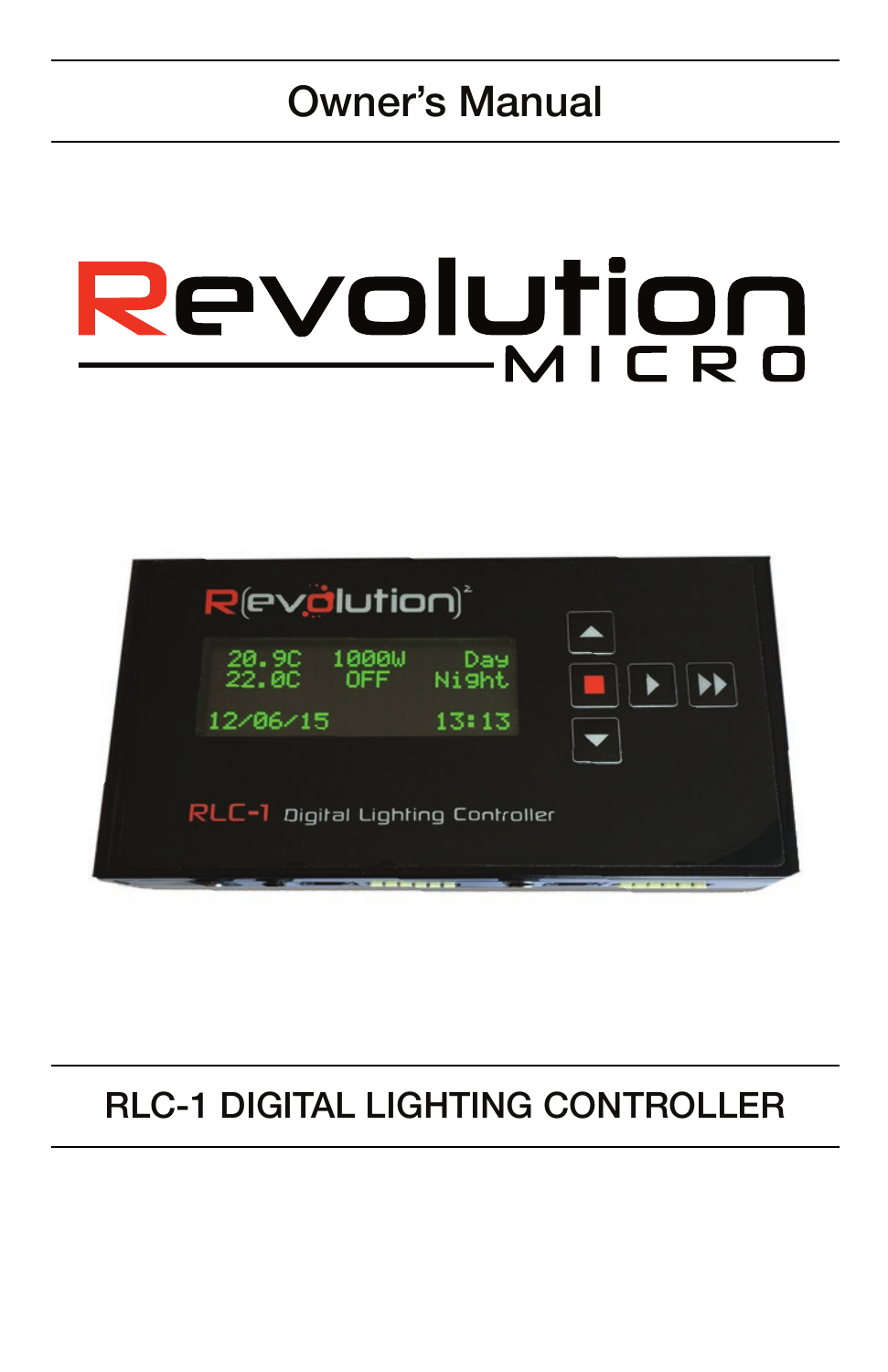# RLC-1 All Digital Lighting Controller

#### 120/240/277v or 347v

#### Owner's Manual Jun 25, 2021

The RLC1 can control up to 512 lights in two zones with up to 256 lights in each zone. The RLC1 can control any Revolution or compatible light such as the Phantom, MaxiBright, etc.

This manual will tell you how to hang, connect and operate your new RLC-1.

#### The Box Contains

- The RLC-1
- Mounting Plate
- Mounting Hardware
- Two Temperature Sensors
- 6v DC Power Pack (120-240v)

# **Installing the RLC-1**

Traditional lighting controls use mechanical relays to power ballasts on and off. The RLC1 uses a low voltage digital data stream to switch, dim, and boost any Revolution, Phantom, MaxiBright or other ballasts equipped with a Revolution-style RS-485 data port. The controller has two temperature sensors (one for each zone), and has the capability of automatically dimming lights during high temperatures and even shutting down lights at extreme temperatures. Ballast control wiring is done with common telephone cables (RJ14 plugs) which can be used to daisy-chain the ballasts together. Compatible ballasts and lighting systems include a cable and splitter for the RS-485 data port.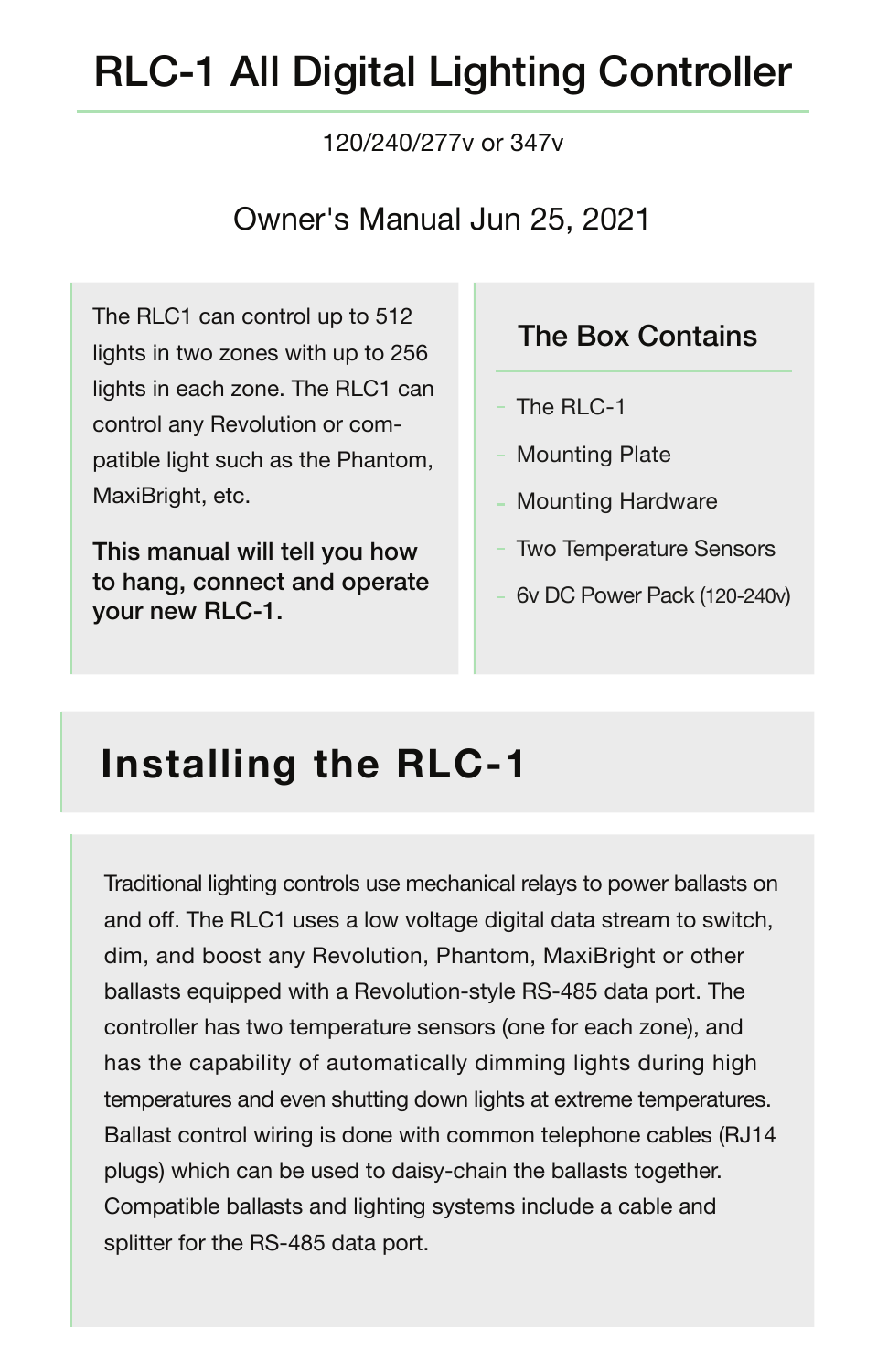#### Data Cables and Connections

These are the data cables we supply. If you get longer or different ones, make sure they are wired like this.



#### RLC1 uses RJ14 splitters and RJ14 cables up like this.

If you get RJ-type cables from a local source, make sure they are straight-through and match the image below. RevMicro has the right cables of all sizes should you need them, or http://digikey. com is a good source in the USA.



#### These are the correct RJ14 cables.

Looking at these cables, you'll see the wires are the same by color, pin 1 to 1, pin 2 to 2, etc. on each connector.

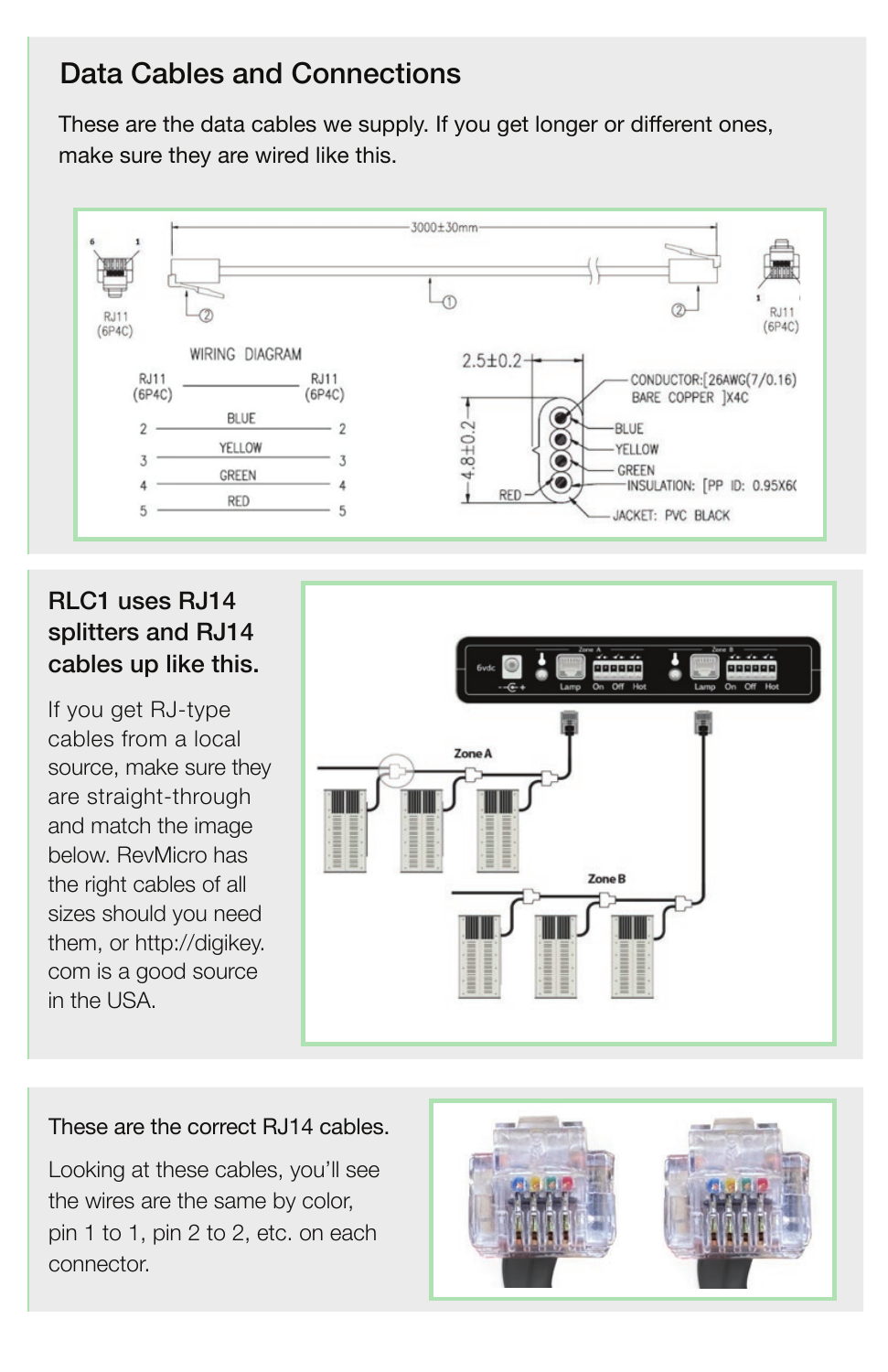# **Mounting the Controller**

The RLC1 is designed to be wall mounted using the holes in its removable back plate. Remove the plate, attach to wall, then snap the controller back in.

The back plate has four holes that can be used for mounting. The top center hole is a "keyhole" style hole which can be used with a single large screw, so that the plate is hung on the screw head. For a more secure alternative, there are also three smaller holes in the plate which can be used to screw it tightly to a wall surface. The lateral measurement between the top two of these holes is 3 1⁄8", and the lower hole is 3⁄4" below the top two, centered between them. Once the back plate is secured to the wall surface, the RLC-1 unit can be snapped onto the back plate.

#### Next, Plug it In

Plug the included AC adapter into a power outlet and connect the other end to the RLC1's AC input jack on the bottom panel. Next plug the temperature probes into the corresponding jacks on the bottom panel and run your probe cables their full length up to and across the ceiling if possible, toward the center of the grow space. Ideally, suspend the probes down into the space above the plant canopy if possible. Take care not to stress or damage the probe cables when securing them to walls and ceilings.

Remove the back plate, mount it to the wall using the holes, then snap the controller in place on the plate.

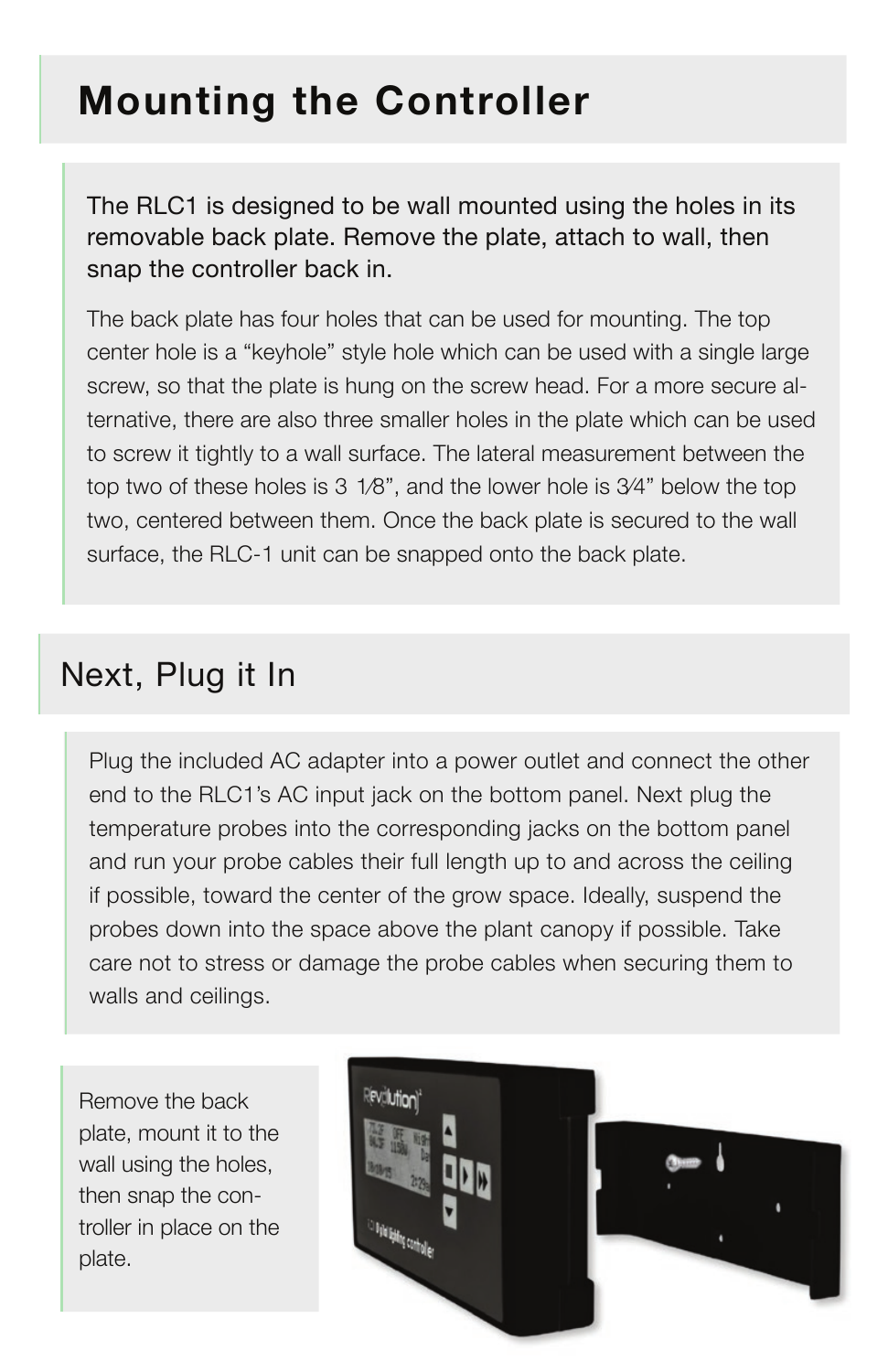# **Operating the RLC-1**

The RLC-1 is designed for easy use.



### Helpful Hints

If you change your mind on something, simply press Page to go to another page without saving.

If you get called away in the middle of changing something, RLC1 goes back to the Main screen without saving after 30 seconds.

The blinking underline indicates the cursor position.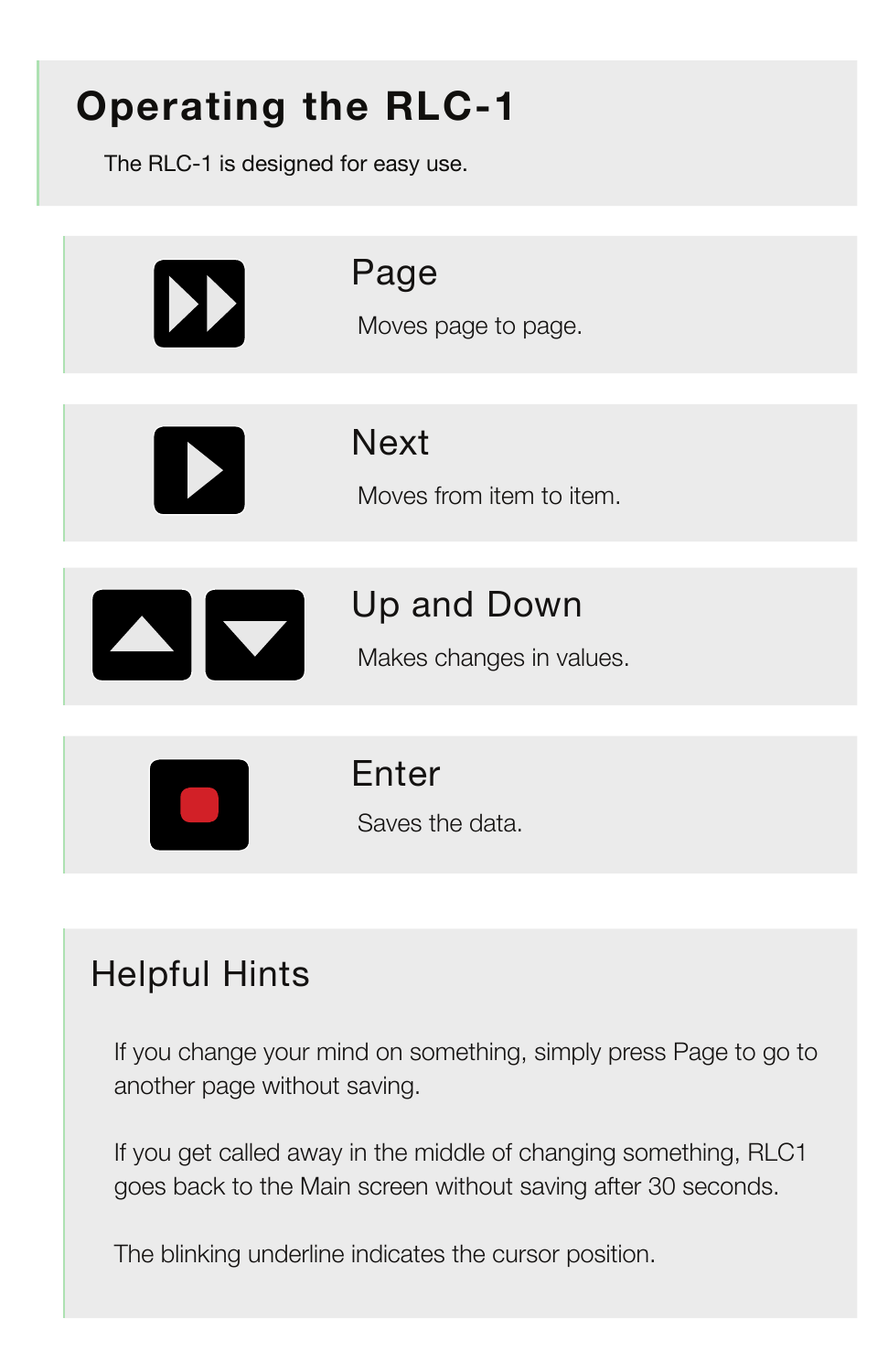# **Quick Set Up**

### Step 1

When the RLC-1 powers up, the display will default to the Main page showing zone temperatures, power levels and lights on or off as Day / Night.



### Step 2

Press the Page button to get to the Setup page where you can set the Date, Time, and Time Format (12 or 24 hours). You can also setup to show Power in W or %, and Temperature in degrees F or degrees C.



### Step 3

Press the Page button until you bring up Zone A to set up your first room.

Each Zone page lets you choose the type of light



you have and the size ballast driving it. A 1000w HPS like the DEva has six (6) power settings while a 315w CMH has two.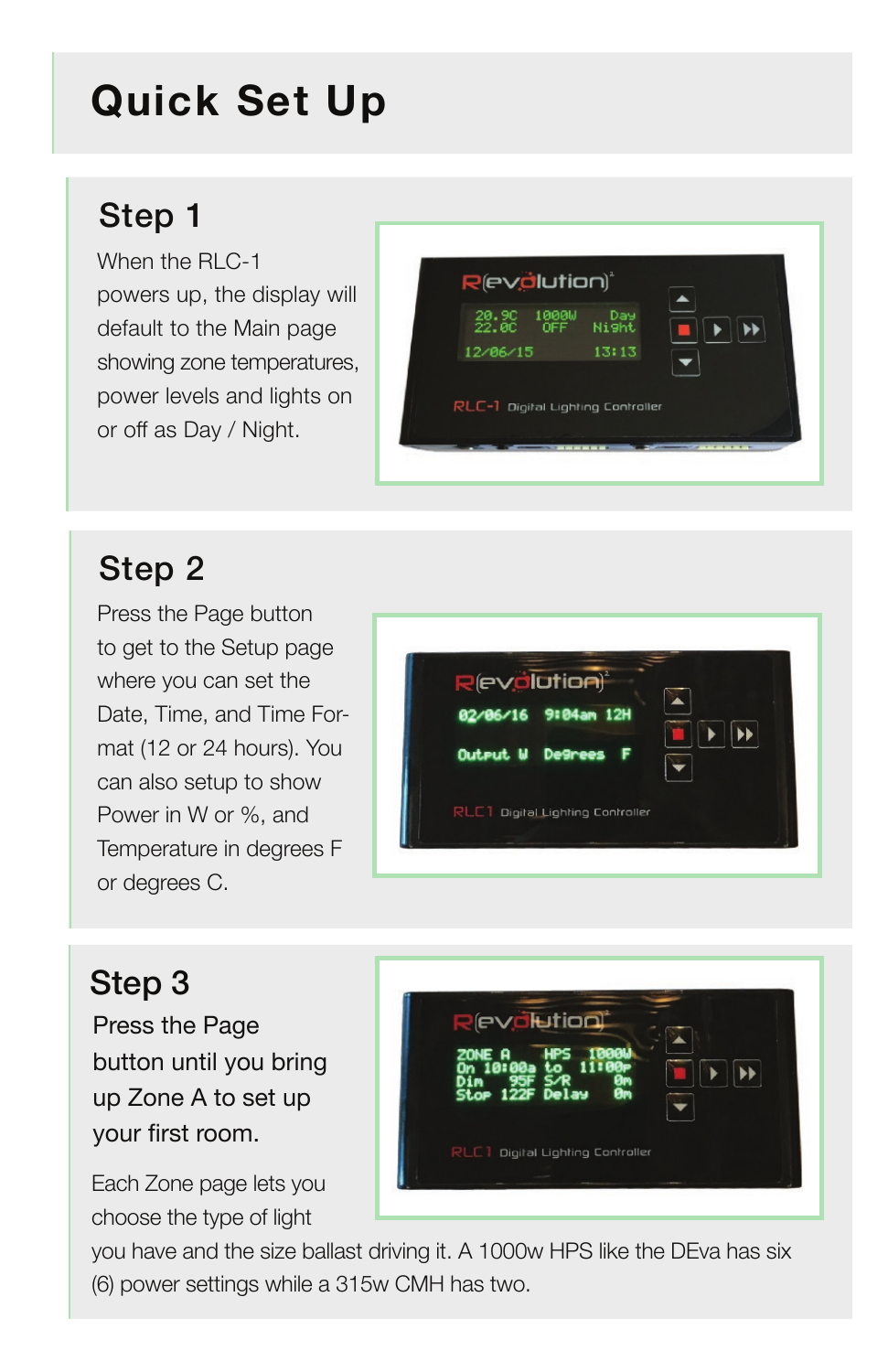## Step 3 cont.

#### Set this for the type and size of light you have.

You can set time for Lights On, Lights Off, what temperature to start Dimming, and what temperature to Stop and switch the lights off.

#### Sunrise Sunset

Some light types (like HPS) have the optional Sunrise/Sunset function where you can choose how many minutes to gently bring the lights up to (and down from) full power. That's shown as S/R in the image in Step 3.

#### Delay Function

 You can also set the Delay function to delay the lights coming back after a power outage.

### Step 4

Press the Page button to bring up Zone B and set up your second room the same

NOTE: You can change the names from Zone A and Zone B to whatever you like



best. Just push Next until the blinking underline is on the letter you want to change and use Up/Down to spell the name.

#### Internal Clock

The RLC1 has an internal clock and starts counting when when the power goes out so a 30 minute on-delay will only have 10 minutes to run if the power comes back on in 20 minutes, minimizing changes to your photoperiod.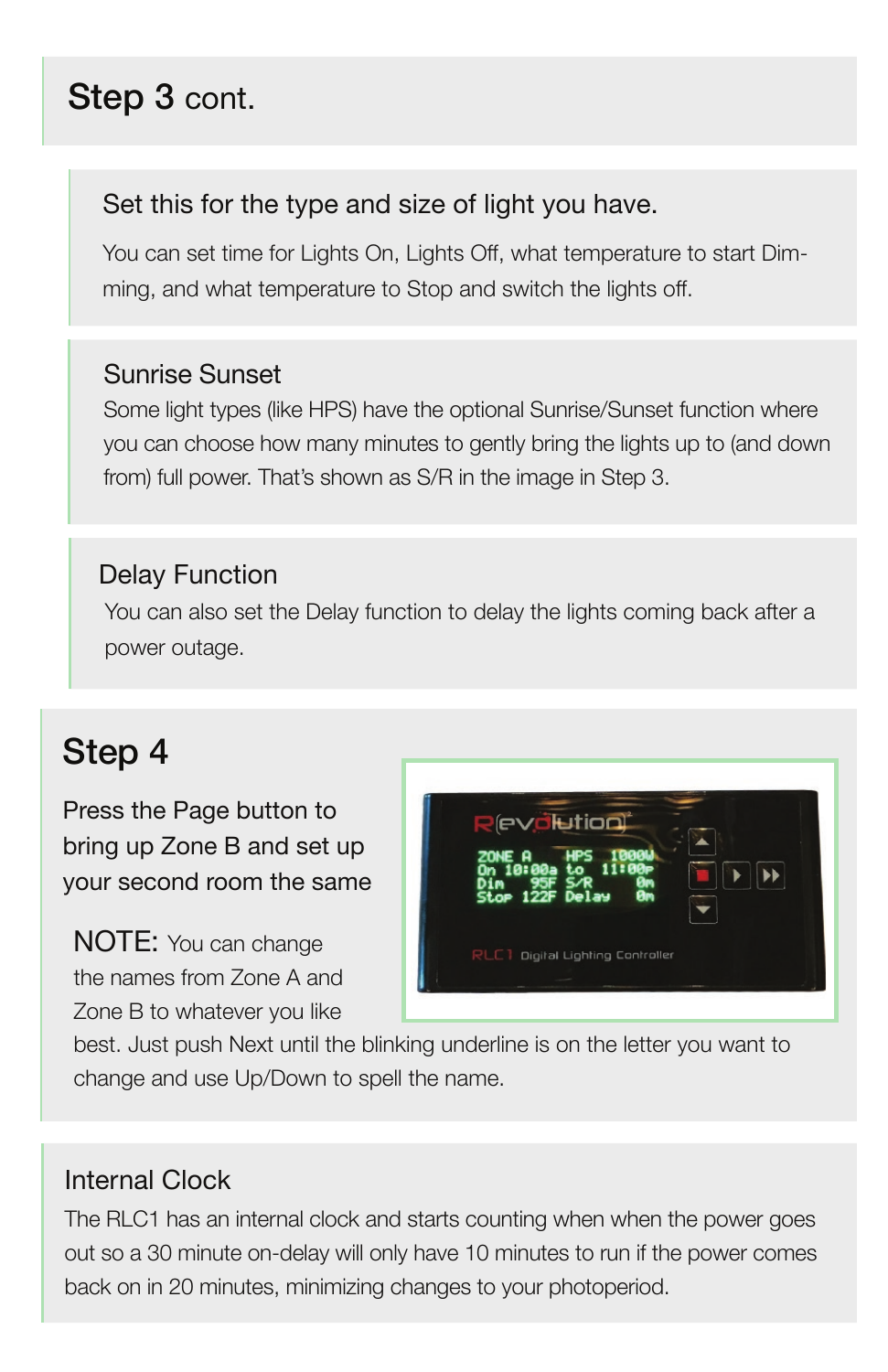# **LED Spectrum Control**

### Choose from Presets

When you choose LED, you can also select spectrum presets for Clone, Veg, Flower and Finish. The Flower preset is shown in the photo above. To choose a preset, press Next until the preset in selected by the blinking underline and use Up/Down to choose.

### Customize your Spectrum

The Blue / White / Red levels go from 0-10 and can also be changed individually as desired for custom spectra. You can change the presets any way you like by pressing Next until the color is selected by the blinking underline and then use Up/Down to choose. Make sure to press the red Save button to save your changes.

# **LED Default Settings**

If you've made changes and want to go back to our defaults, here's how the RLC1 is set up from the factory:

| Preset: | <b>Blue</b> | White | Red |
|---------|-------------|-------|-----|
| Clone   | 5           | 10    | 5   |
| Veg     | 10          | 10    | 10  |
| Flower  | Χ           | 10    | 10  |
| Finish  | 10          | 10    | 5   |